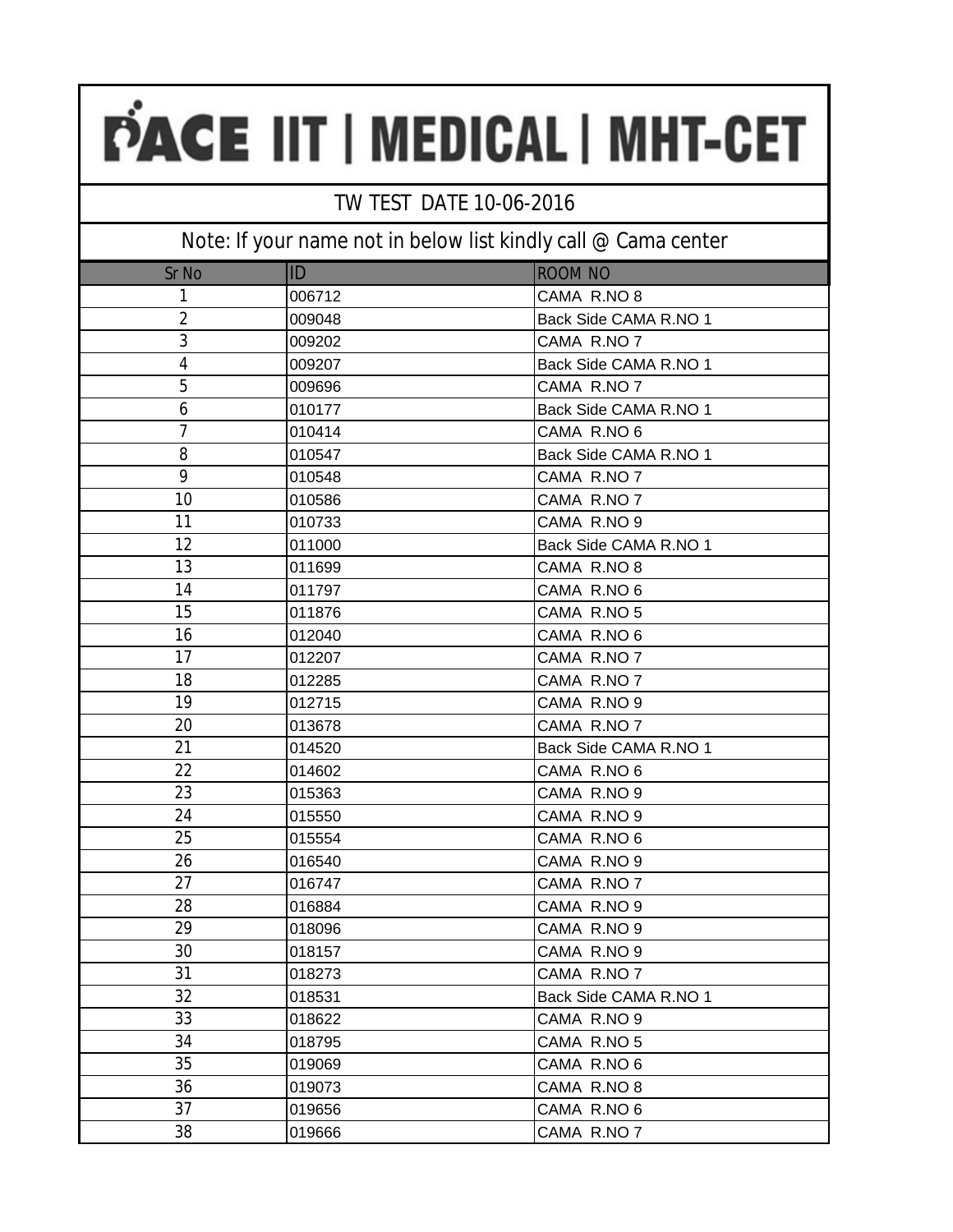### TW TEST DATE 10-06-2016

| Sr No | ID     | <b>ROOM NO</b>        |
|-------|--------|-----------------------|
| 39    | 019670 | CAMA R.NO 5           |
| 40    | 019758 | Back Side CAMA R.NO 1 |
| 41    | 020074 | CAMA R.NO 7           |
| 42    | 020747 | CAMA R.NO 8           |
| 43    | 020825 | CAMA R.NO 7           |
| 44    | 020895 | CAMA R.NO 7           |
| 45    | 021139 | CAMA R.NO 6           |
| 46    | 021448 | CAMA R.NO 5           |
| 47    | 021676 | CAMA R.NO 6           |
| 48    | 021753 | CAMA R.NO 6           |
| 49    | 021938 | CAMA R.NO 7           |
| 50    | 022031 | CAMA R.NO 5           |
| 51    | 022503 | CAMA R.NO 9           |
| 52    | 022529 | CAMA R.NO 7           |
| 53    | 023097 | CAMA R.NO 6           |
| 54    | 023240 | CAMA R.NO 9           |
| 55    | 023905 | CAMA R.NO 8           |
| 56    | 024870 | CAMA R.NO 8           |
| 57    | 026929 | CAMA R.NO 6           |
| 58    | 026973 | CAMA R.NO 8           |
| 59    | 027946 | CAMA R.NO 7           |
| 60    | 028679 | CAMA R.NO 5           |
| 61    | 028717 | CAMA R.NO 8           |
| 62    | 028846 | Back Side CAMA R.NO 1 |
| 63    | 028932 | CAMA R.NO 8           |
| 64    | 029319 | CAMA R.NO 9           |
| 65    | 029348 | CAMA R.NO 8           |
| 66    | 029717 | CAMA R.NO 7           |
| 67    | 029910 | CAMA R.NO 9           |
| 68    | 031184 | CAMA R.NO 6           |
| 69    | 032063 | Back Side CAMA R.NO 1 |
| 70    | 033014 | CAMA R.NO 5           |
| 71    | 033203 | CAMA R.NO 5           |
| 72    | 035175 | CAMA R.NO 7           |
| 73    | 036419 | CAMA R.NO 5           |
| 74    | 036420 | CAMA R.NO 5           |
| 75    | 036433 | Back Side CAMA R.NO 1 |
| 76    | 036437 | CAMA R.NO 9           |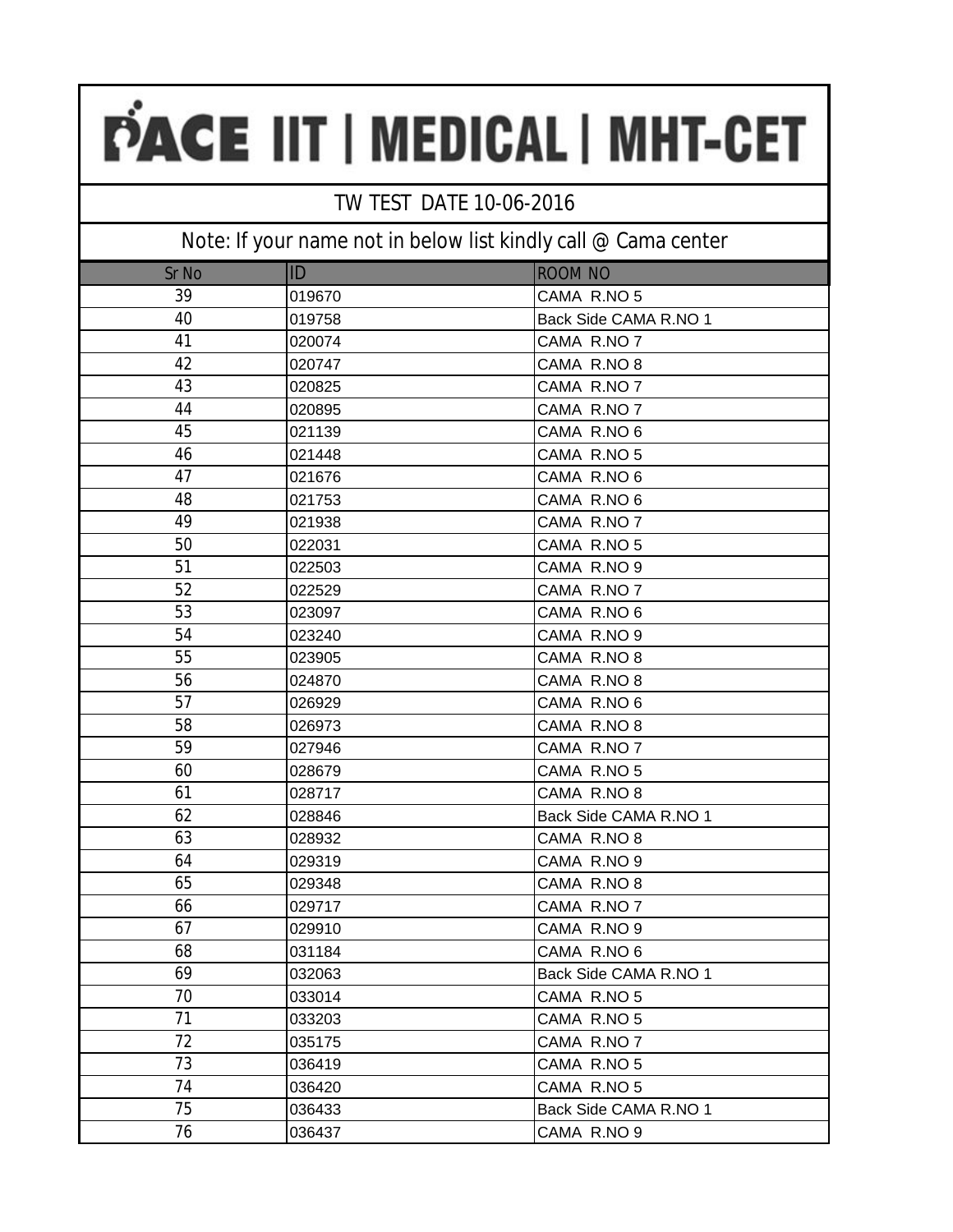### TW TEST DATE 10-06-2016

| Sr No | ID     | <b>ROOM NO</b>        |
|-------|--------|-----------------------|
| 77    | 036452 | CAMA R.NO 6           |
| 78    | 036454 | CAMA R.NO 7           |
| 79    | 036455 | CAMA R.NO 9           |
| 80    | 036457 | CAMA R.NO 5           |
| 81    | 036458 | CAMA R.NO 6           |
| 82    | 036477 | CAMA R.NO 9           |
| 83    | 036489 | CAMA R.NO 8           |
| 84    | 036494 | CAMA R.NO 5           |
| 85    | 036509 | CAMA R.NO 7           |
| 86    | 036519 | CAMA R.NO 5           |
| 87    | 036522 | CAMA R.NO 7           |
| 88    | 036523 | CAMA R.NO 8           |
| 89    | 036526 | CAMA R.NO 9           |
| 90    | 036548 | CAMA R.NO 9           |
| 91    | 036552 | CAMA R.NO 6           |
| 92    | 036560 | CAMA R.NO 7           |
| 93    | 036564 | Back Side CAMA R.NO 1 |
| 94    | 036576 | CAMA R.NO 7           |
| 95    | 036584 | CAMA R.NO 9           |
| 96    | 036593 | CAMA R.NO 5           |
| 97    | 036596 | CAMA R.NO 8           |
| 98    | 036617 | CAMA R.NO 7           |
| 99    | 036619 | CAMA R.NO 9           |
| 100   | 036620 | CAMA R.NO 8           |
| 101   | 036635 | Back Side CAMA R.NO 1 |
| 102   | 036641 | CAMA R.NO 8           |
| 103   | 036642 | CAMA R.NO 9           |
| 104   | 036654 | CAMA R.NO 6           |
| 105   | 036663 | CAMA R.NO 6           |
| 106   | 036664 | CAMA R.NO 5           |
| 107   | 036668 | CAMA R.NO 5           |
| 108   | 036669 | CAMA R.NO 8           |
| 109   | 036717 | CAMA R.NO 8           |
| 110   | 036718 | CAMA R.NO 7           |
| 111   | 036732 | CAMA R.NO 9           |
| 112   | 036846 | CAMA R.NO 5           |
| 113   | 036849 | CAMA R.NO 7           |
| 114   | 036856 | CAMA R.NO 5           |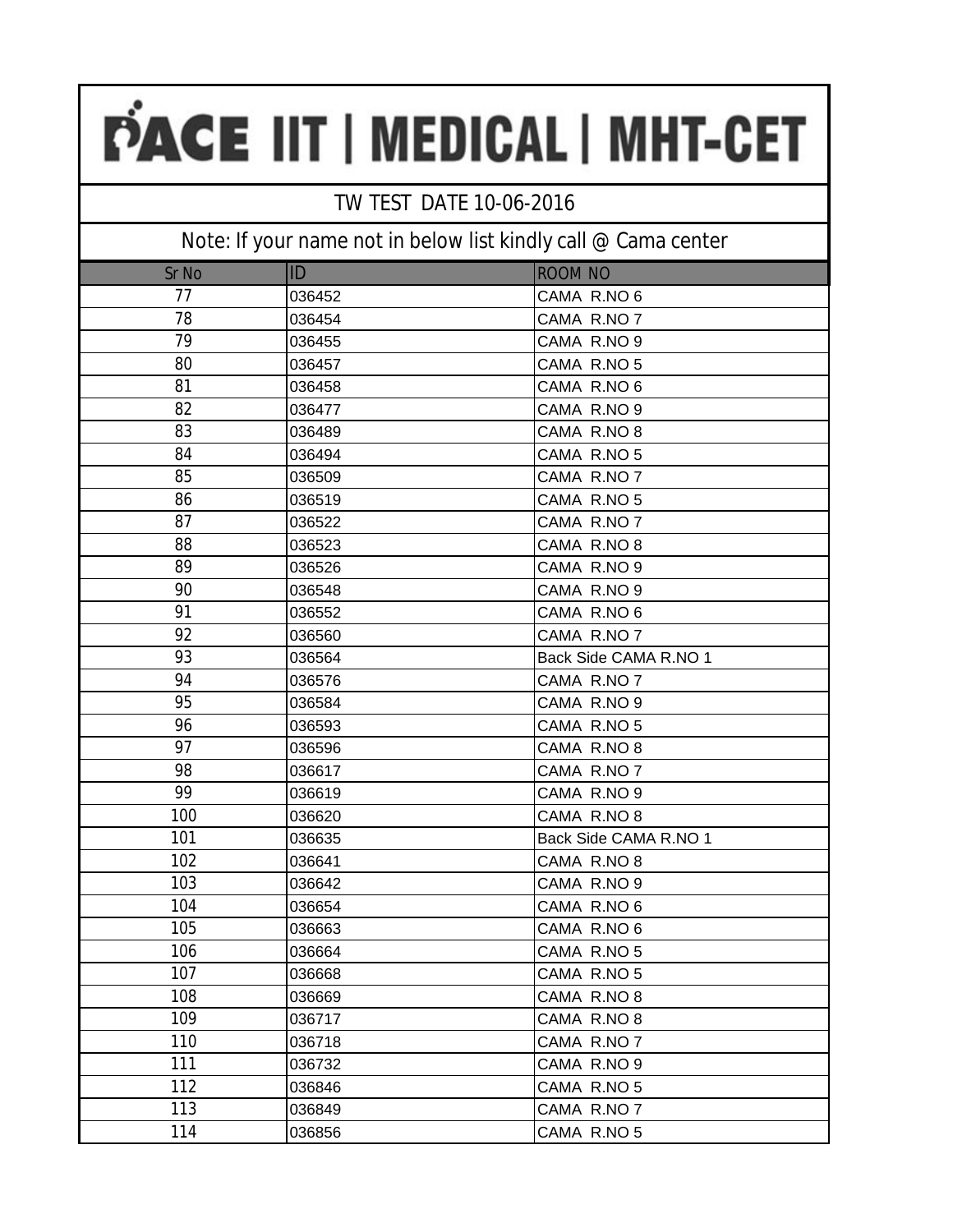### TW TEST DATE 10-06-2016

| Sr No | ID     | <b>ROOM NO</b>        |
|-------|--------|-----------------------|
| 115   | 036857 | Back Side CAMA R.NO 1 |
| 116   | 036862 | Back Side CAMA R.NO 1 |
| 117   | 036911 | Back Side CAMA R.NO 1 |
| 118   | 036925 | CAMA R.NO 6           |
| 119   | 036929 | Back Side CAMA R.NO 1 |
| 120   | 036933 | CAMA R.NO 8           |
| 121   | 036939 | CAMA R.NO 8           |
| 122   | 036941 | Back Side CAMA R.NO 1 |
| 123   | 036943 | CAMA R.NO 6           |
| 124   | 036954 | CAMA R.NO 7           |
| 125   | 036963 | CAMA R.NO 6           |
| 126   | 036966 | CAMA R.NO 9           |
| 127   | 036977 | CAMA R.NO 6           |
| 128   | 036978 | CAMA R.NO 8           |
| 129   | 036981 | CAMA R.NO 7           |
| 130   | 036982 | CAMA R.NO 7           |
| 131   | 036986 | CAMA R.NO 6           |
| 132   | 036995 | CAMA R.NO 8           |
| 133   | 037000 | CAMA R.NO 7           |
| 134   | 037006 | CAMA R.NO 8           |
| 135   | 037050 | Back Side CAMA R.NO 1 |
| 136   | 037052 | CAMA R.NO 8           |
| 137   | 037054 | CAMA R.NO 8           |
| 138   | 037066 | CAMA R.NO 6           |
| 139   | 037081 | CAMA R.NO 8           |
| 140   | 037087 | CAMA R.NO 5           |
| 141   | 037093 | CAMA R.NO 9           |
| 142   | 037103 | CAMA R.NO 6           |
| 143   | 037113 | CAMA R.NO 5           |
| 144   | 037121 | CAMA R.NO 5           |
| 145   | 037129 | CAMA R.NO 9           |
| 146   | 037135 | CAMA R.NO 5           |
| 147   | 037144 | Back Side CAMA R.NO 1 |
| 148   | 037156 | CAMA R.NO 9           |
| 149   | 037158 | CAMA R.NO 5           |
| 150   | 037159 | CAMA R.NO 9           |
| 151   | 037161 | Back Side CAMA R.NO 1 |
| 152   | 037163 | CAMA R.NO 9           |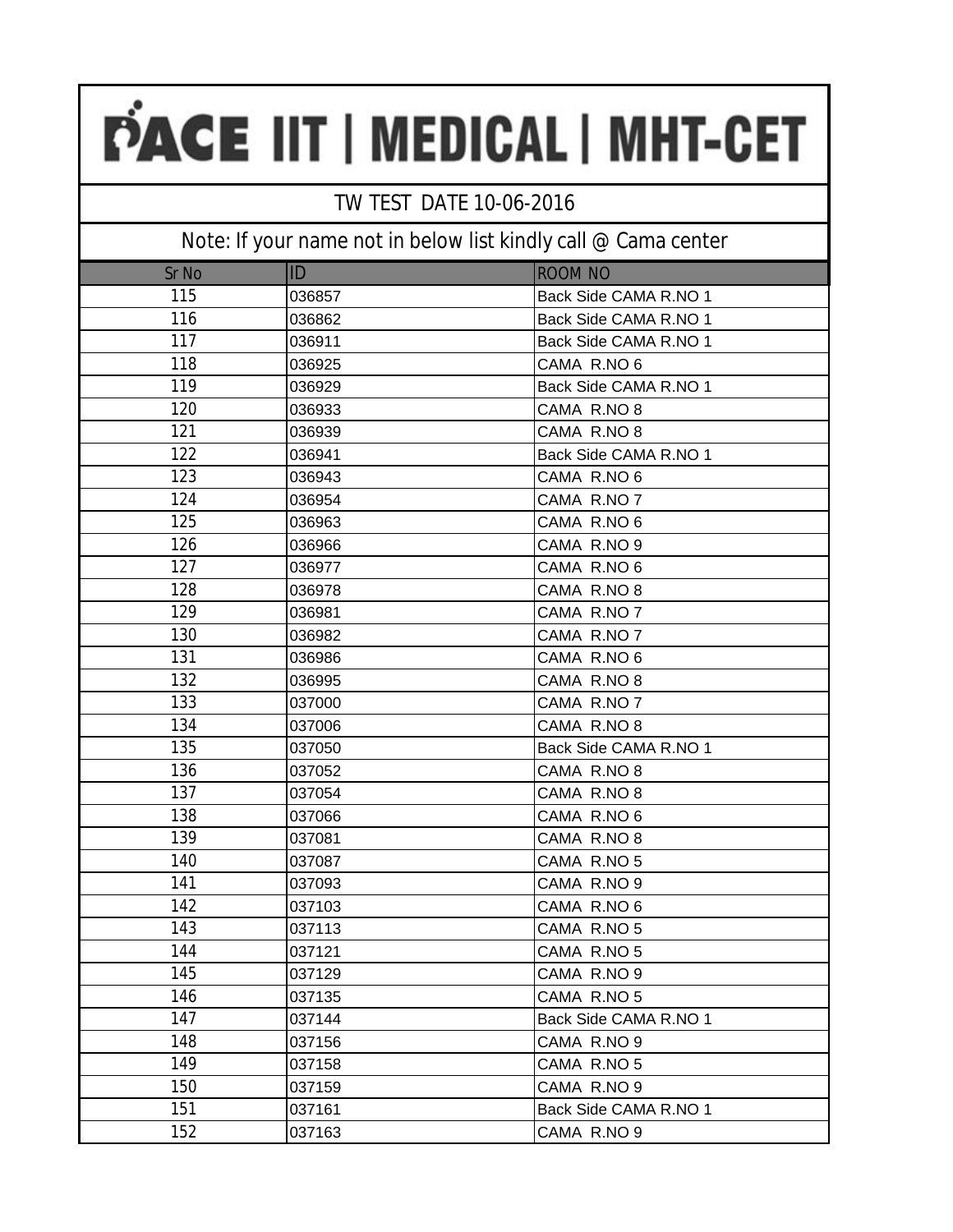### TW TEST DATE 10-06-2016

| Sr No | ID     | <b>ROOM NO</b>        |
|-------|--------|-----------------------|
| 153   | 037172 | CAMA R.NO 8           |
| 154   | 037175 | CAMA R.NO 9           |
| 155   | 037176 | CAMA R.NO 5           |
| 156   | 037185 | CAMA R.NO 5           |
| 157   | 037187 | CAMA R.NO 5           |
| 158   | 037199 | CAMA R.NO 8           |
| 159   | 037200 | CAMA R.NO 5           |
| 160   | 037201 | Back Side CAMA R.NO 1 |
| 161   | 037206 | Back Side CAMA R.NO 1 |
| 162   | 037212 | CAMA R.NO 6           |
| 163   | 037217 | CAMA R.NO 6           |
| 164   | 037218 | Back Side CAMA R.NO 1 |
| 165   | 037230 | CAMA R.NO 9           |
| 166   | 037231 | CAMA R.NO 8           |
| 167   | 037235 | CAMA R.NO 6           |
| 168   | 037238 | CAMA R.NO 8           |
| 169   | 037241 | CAMA R.NO 7           |
| 170   | 037244 | CAMA R.NO 7           |
| 171   | 037248 | Back Side CAMA R.NO 1 |
| 172   | 037251 | CAMA R.NO 6           |
| 173   | 037265 | CAMA R.NO 6           |
| 174   | 037268 | CAMA R.NO 5           |
| 175   | 037274 | CAMA R.NO 6           |
| 176   | 037275 | CAMA R.NO 6           |
| 177   | 037278 | CAMA R.NO 6           |
| 178   | 037280 | CAMA R.NO 7           |
| 179   | 037282 | CAMA R.NO 6           |
| 180   | 037288 | CAMA R.NO 9           |
| 181   | 037290 | CAMA R.NO 9           |
| 182   | 037301 | CAMA R.NO 9           |
| 183   | 037319 | CAMA R.NO 8           |
| 184   | 037328 | CAMA R.NO 9           |
| 185   | 037333 | CAMA R.NO 6           |
| 186   | 037356 | CAMA R.NO 5           |
| 187   | 037359 | Back Side CAMA R.NO 1 |
| 188   | 037366 | CAMA R.NO 9           |
| 189   | 037369 | CAMA R.NO 6           |
| 190   | 037378 | CAMA R.NO 9           |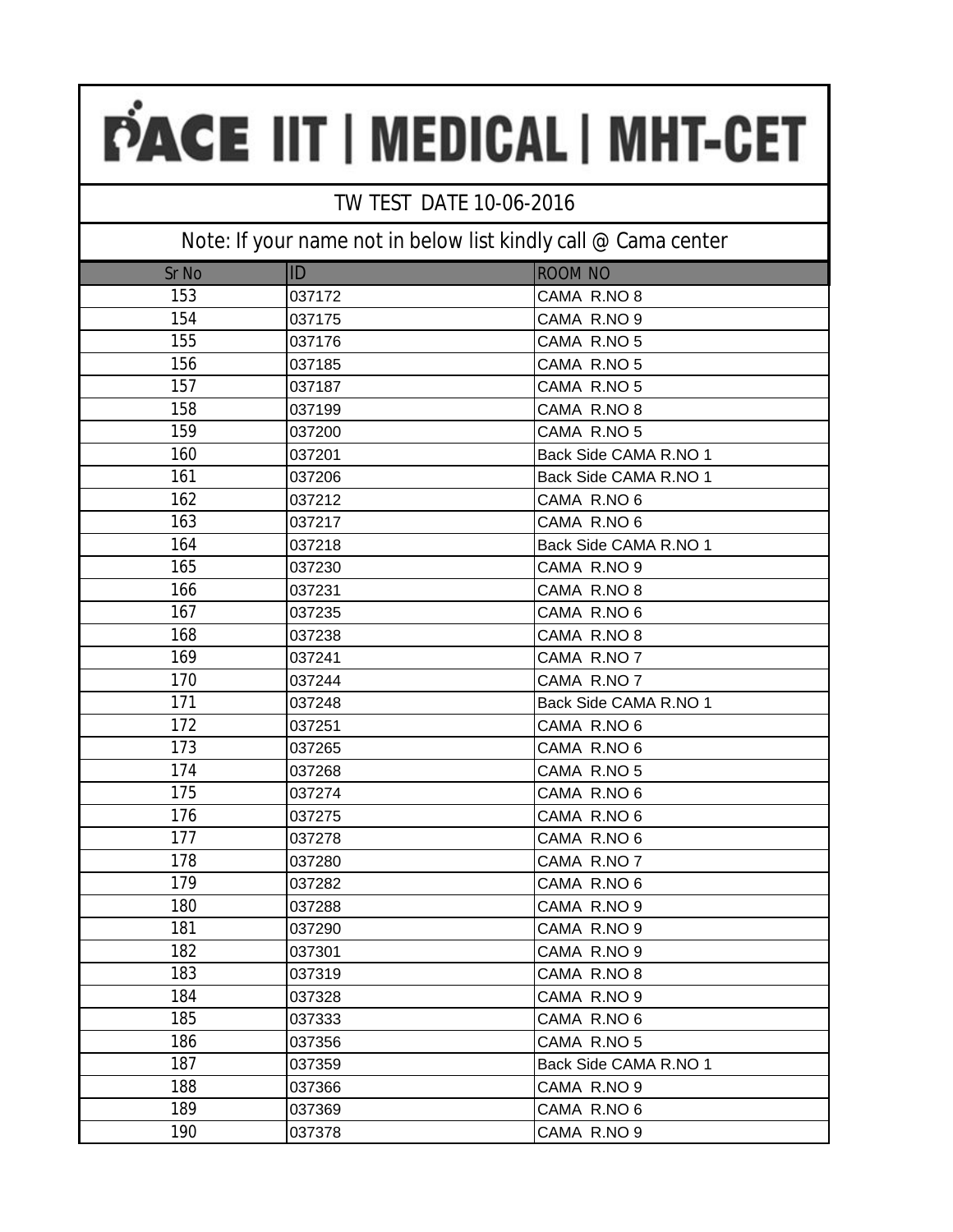### TW TEST DATE 10-06-2016

| Sr No | ID     | <b>ROOM NO</b>        |
|-------|--------|-----------------------|
| 191   | 037418 | CAMA R.NO 9           |
| 192   | 037430 | CAMA R.NO 8           |
| 193   | 037443 | CAMA R.NO 6           |
| 194   | 037500 | CAMA R.NO 8           |
| 195   | 037511 | CAMA R.NO 7           |
| 196   | 037512 | Back Side CAMA R.NO 1 |
| 197   | 037518 | CAMA R.NO 8           |
| 198   | 037520 | CAMA R.NO 5           |
| 199   | 037533 | CAMA R.NO 8           |
| 200   | 037650 | CAMA R.NO 7           |
| 201   | 037739 | CAMA R.NO 5           |
| 202   | 037820 | CAMA R.NO 5           |
| 203   | 037844 | CAMA R.NO 5           |
| 204   | 038015 | CAMA R.NO 6           |
| 205   | 038124 | CAMA R.NO 5           |
| 206   | 038136 | CAMA R.NO 7           |
| 207   | 038144 | Back Side CAMA R.NO 1 |
| 208   | 038146 | CAMA R.NO 5           |
| 209   | 038155 | CAMA R.NO 7           |
| 210   | 038204 | Back Side CAMA R.NO 1 |
| 211   | 038230 | CAMA R.NO 6           |
| 212   | 038250 | CAMA R.NO 9           |
| 213   | 038258 | CAMA R.NO 7           |
| 214   | 038259 | CAMA R.NO 7           |
| 215   | 038261 | CAMA R.NO 5           |
| 216   | 038265 | CAMA R.NO 8           |
| 217   | 038266 | CAMA R.NO 5           |
| 218   | 038277 | Back Side CAMA R.NO 1 |
| 219   | 038279 | CAMA R.NO 9           |
| 220   | 038282 | CAMA R.NO 8           |
| 221   | 038317 | CAMA R.NO 7           |
| 222   | 038346 | CAMA R.NO 6           |
| 223   | 038347 | Back Side CAMA R.NO 1 |
| 224   | 038385 | CAMA R.NO 6           |
| 225   | 038392 | CAMA R.NO 7           |
| 226   | 038397 | CAMA R.NO 8           |
| 227   | 038429 | CAMA R.NO 7           |
| 228   | 038473 | CAMA R.NO 5           |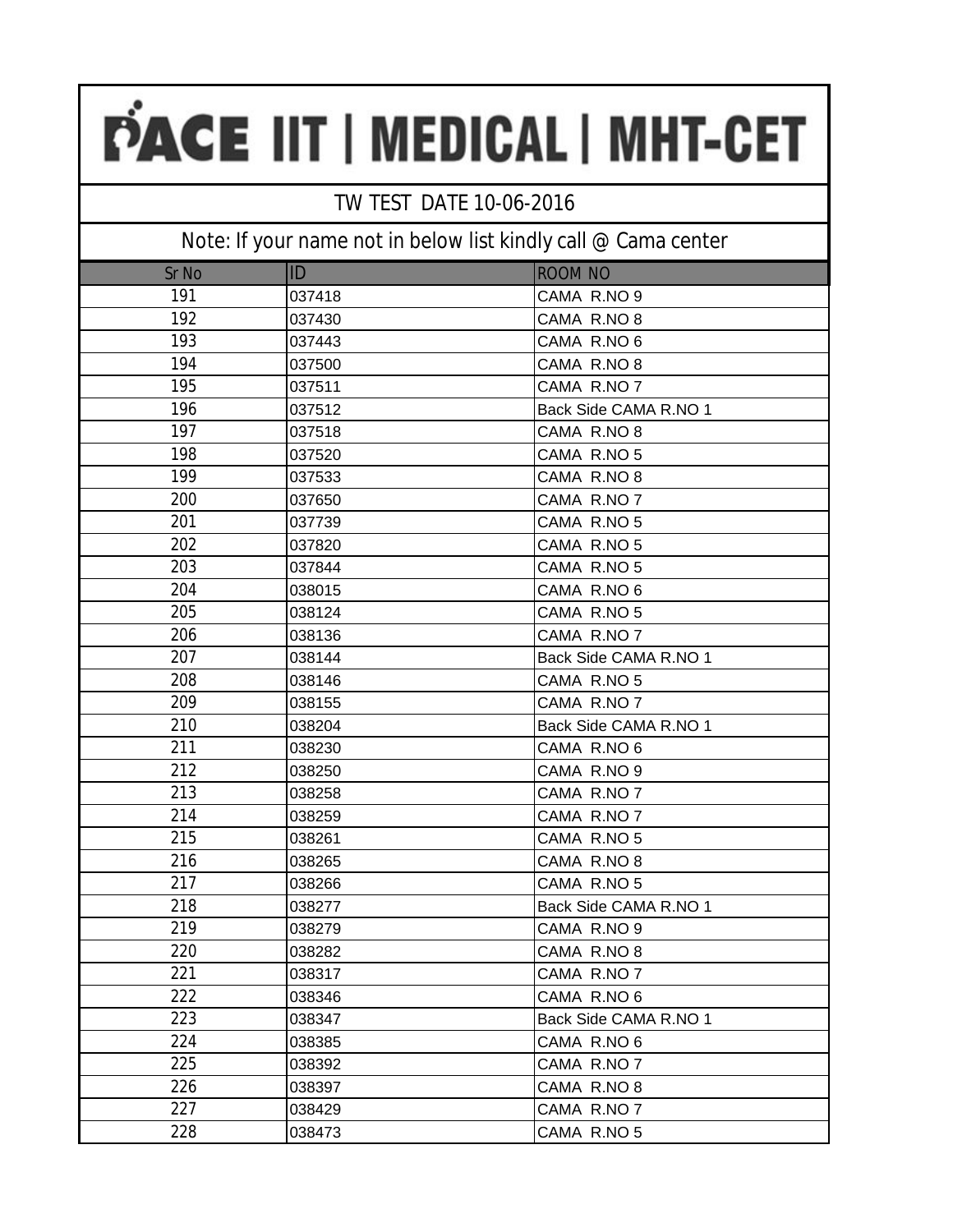### TW TEST DATE 10-06-2016

| Sr No | ID     | <b>ROOM NO</b>        |
|-------|--------|-----------------------|
| 229   | 038484 | CAMA R.NO 9           |
| 230   | 038513 | CAMA R.NO 5           |
| 231   | 038519 | CAMA R.NO 6           |
| 232   | 038521 | CAMA R.NO 8           |
| 233   | 038541 | Back Side CAMA R.NO 1 |
| 234   | 038544 | CAMA R.NO 6           |
| 235   | 038559 | CAMA R.NO 5           |
| 236   | 038568 | CAMA R.NO 8           |
| 237   | 038574 | CAMA R.NO 5           |
| 238   | 038576 | CAMA R.NO 9           |
| 239   | 038598 | CAMA R.NO 5           |
| 240   | 038605 | CAMA R.NO 8           |
| 241   | 038621 | Back Side CAMA R.NO 1 |
| 242   | 038625 | CAMA R.NO 8           |
| 243   | 038627 | CAMA R.NO 9           |
| 244   | 038666 | CAMA R.NO 9           |
| 245   | 038679 | Back Side CAMA R.NO 1 |
| 246   | 038685 | Back Side CAMA R.NO 1 |
| 247   | 038729 | Back Side CAMA R.NO 1 |
| 248   | 038739 | Back Side CAMA R.NO 1 |
| 249   | 038789 | Back Side CAMA R.NO 1 |
| 250   | 038850 | Back Side CAMA R.NO 1 |
| 251   | 038855 | CAMA R.NO 9           |
| 252   | 038941 | CAMA R.NO 5           |
| 253   | 039117 | CAMA R.NO 6           |
| 254   | 039189 | Back Side CAMA R.NO 1 |
| 255   | 039218 | CAMA R.NO 5           |
| 256   | 039220 | CAMA R.NO 8           |
| 257   | 039237 | CAMA R.NO 8           |
| 258   | 039250 | CAMA R.NO 5           |
| 259   | 039274 | Back Side CAMA R.NO 1 |
| 260   | 039286 | CAMA R.NO 8           |
| 261   | 039325 | CAMA R.NO 7           |
| 262   | 039407 | Back Side CAMA R.NO 1 |
| 263   | 039603 | CAMA R.NO 8           |
| 264   | 039681 | CAMA R.NO 5           |
| 265   | 039700 | CAMA R.NO 8           |
| 266   | 039787 | CAMA R.NO 7           |